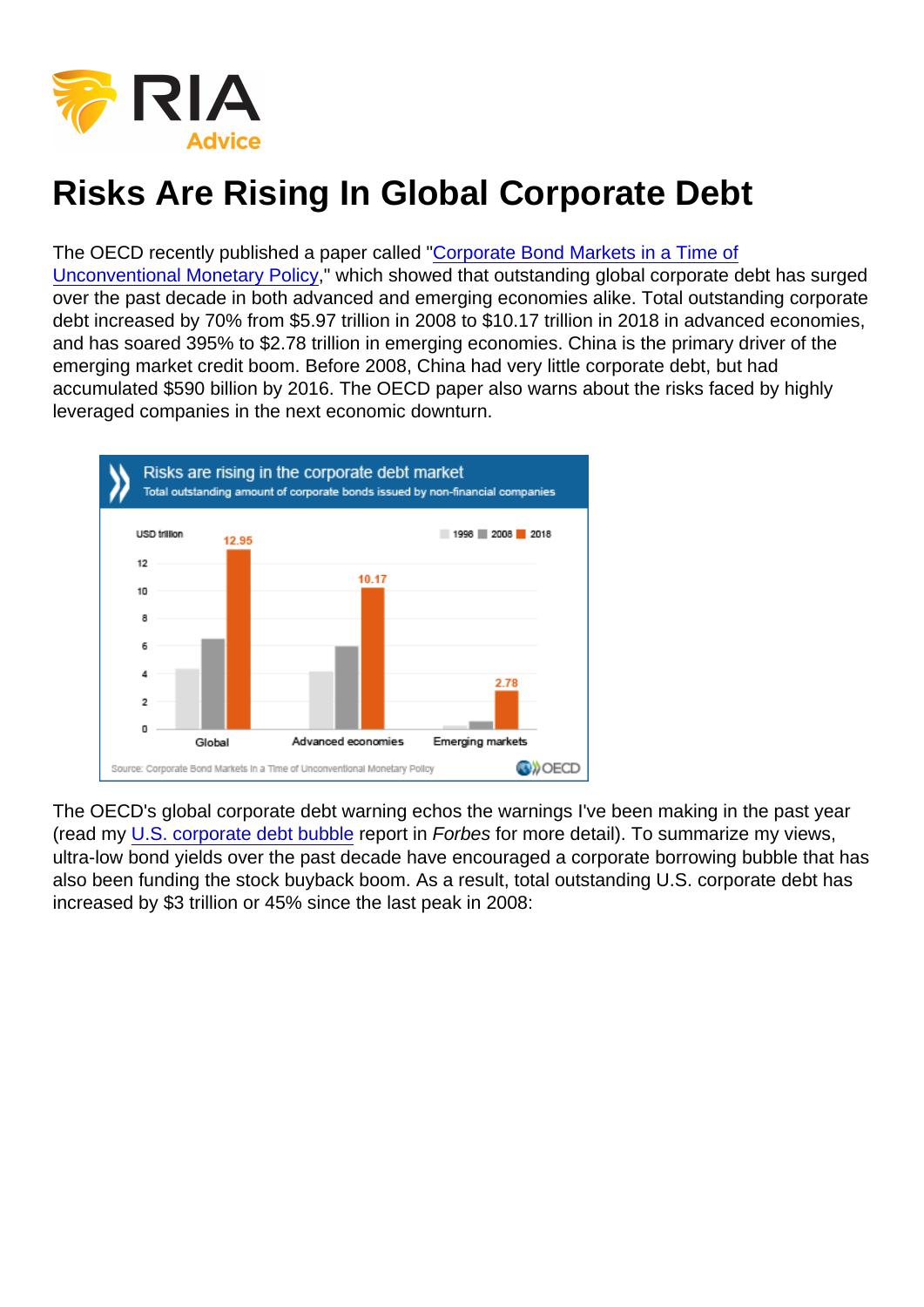

U.S. corporate debt is now at an all-time high of over 46% of GDP, which is even worse than the levels reached during the dot-com bubble and mid-2000s housing bubble: